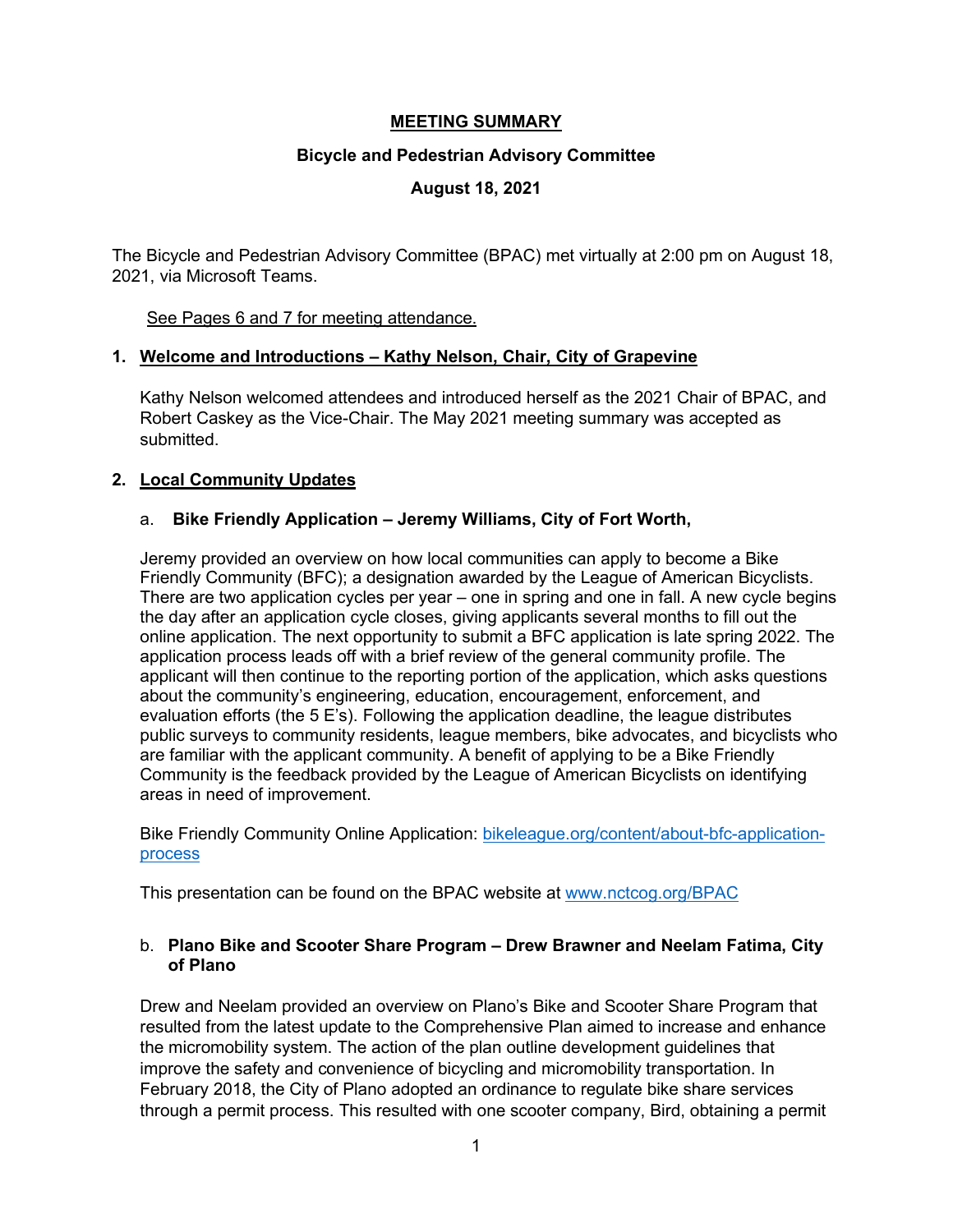in 2021 to operate in the city. The Bike and Scooter Share Program consists of a permit process, program rules and regulations, home zones and restricted use areas, ridership, and reporting complaints. As a result of the program, there have been no reported crashes and less than 15 complaints in over 6,800 total rides.

Bike and Scooter Share Website: [plano.gov/555/Bike-Scooter-Share-Program](https://plano.gov/555/Bike-Scooter-Share-Program)

This presentation can be found on the BPAC website at [www.nctcog.org/BPAC.](http://www.nctcog.org/BPAC)

## c. **Dallas Sidewalk Master Plan – Efrain Trejo, City of Dallas**

Efrain provided an overview on the City of Dallas' first Sidewalk Master Plan, completed in June 2021. The plan uses a data-driven system to identify the most impactful projects and provide guidance for decision makers on budgeting new construction and sidewalk repairs. The purpose of the plan is to promote accessibility for pedestrians and improve safety, assist in planning efforts, and determine priority areas for improvement. The plan is comprised of six driving principles: safety, environmental sustainability, equity, economic vitality, housing, and innovation. A system of prioritization was used to ensure the areas with the highest needs are being addressed first. Through this data-driven process, 12 focus areas within all 14 city council districts of Dallas were developed, with an estimated project cost of \$30 million. The next steps following the identification of those focus areas is to complete all 12 priority sidewalk projects within the next two to three years.

Dallas' Sidewalk Master Plan: [dallascityhall.com/departments/public](https://dallascityhall.com/departments/public-works/DCH%20Documents/Public%20Works/pdf/Dallas_Sidewalk_Master_Plan.pdf)[works/DCH%20Documents/Public%20Works/pdf/Dallas\\_Sidewalk\\_Master\\_Plan.pdf](https://dallascityhall.com/departments/public-works/DCH%20Documents/Public%20Works/pdf/Dallas_Sidewalk_Master_Plan.pdf)

This presentation can be found on the BPAC website at [www.nctcog.org/BPAC.](http://www.nctcog.org/BPAC)

## d. **Idaho Stop Law, SB 1055, & HB 3665 – Robin Stallings, Bike Texas**

Robin provided an overview on two Texas Senate and House bills, SB 1055 & HB 3665, and the proposed Stop as Yield Law for 2023. The Stop as Yield Law, also known as the "Idaho Stop Law," promotes safe and efficient bicycle transportation by allowing bicyclists to treat stop signs as yield signs. SB 1055, also known as the Lisa Torry Smith Act, requires motorists to stop and yield to a pedestrian or bicyclists at crosswalks, makes injuring them a Class A misdemeanor, and serious injuries a state felony. HB 3665, the Texas eBike Law, protects electric bicycles from being prohibited for use on paved multi-use paths. However, local authorities may set speed limits on shared-use paths and prohibit e-bikes from single use tracks (such as mountain biking trails).

This presentation can be found on the BPAC website at [www.nctcog.org/BPAC.](http://www.nctcog.org/BPAC)

## e. **Trinity Trails Motor Excluder – Tina Nikolic, Tarrant Regional Water District**

Tina provided an overview on the West Fork Trinity River Trail that has recently had motor excluders installed at trail entrances. Tarrant Regional Water District sought to prevent motor vehicles such as motorcycles, dirt bikes, and 4-wheelers (or ATVs) on trails due to the damage caused to the trail, surrounding greenspace, and ensure the structural integrity of the dam. Motor excluders, or A-Frame barriers, are a fence and narrow gate that prevents motor vehicles from entering a trail and requires bicyclists to dismount and walk their bike through the opening.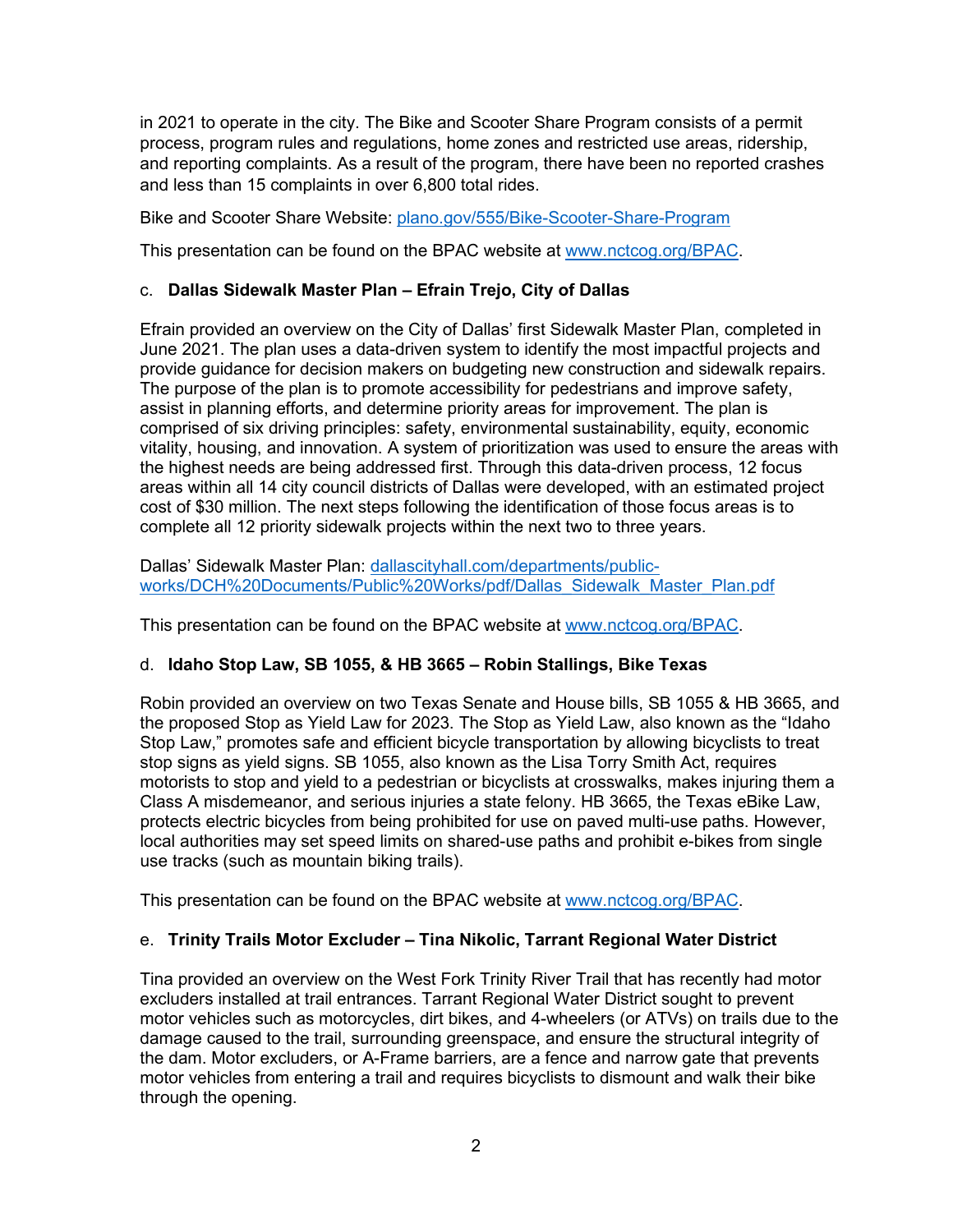# f. **Upcoming Events – Robert Caskey, Vice-Chair, City of Frisco**

Robert Caskey reviewed upcoming events and training opportunities for active transportation professionals.

This presentation can be found on the BPAC website at [www.nctcog.org/BPAC.](http://www.nctcog.org/BPAC)

## **3. Northaven Trail Bridge in Dallas – Maher Ghanayem, TxDOT and Micah Baker, Dallas County**

Maher and Micah provided an overview on the Northaven Trail Bridge project in Dallas that began construction in Spring 2021. The bridge will connect the Northaven Trail that runs from Denton Drive to US 75 to the White Rock Creek and Cottonwood Creek Trails east of US 75. There were eight bids for the project and among them, the lowest bidder was chosen for an estimated cost of \$9.3 million while reducing the days allowed to complete the project by 67 days. Dallas County led the initial planning and design efforts for the bridge with three route schematics developed. After stakeholder and public input, a direct route to bridge over US 75 was chosen and led to the City of Dallas and TxDOT's involvement to complete the design and construction. The bridge will ultimately connect over 30 miles of continuous trails across North Dallas.

This presentation can be found on the BPAC website at [www.nctcog.org/BPAC.](http://www.nctcog.org/BPAC)

## **4. Virtual Public Hearing for Bicycle Use on the State Highway System – Melissa Meyer, TxDOT**

Melissa provided an overview of TxDOT's DFW Bicycle Public Hearing held from May 6 to May 21, 2021. The purpose of the hearing by TxDOT was to receive feedback on local problem areas, present updated policy guidance on bicycle facility design, and environmentally clear specific projects. Feedback from the public on local problem areas was collected using a MetroQuest survey, which allows citizens to drop pins on a map and provide comments on intersection related issues, bike issues, bike barriers, and more. As a result, a total of 511 markers (pins) and 383 comments were collected using this system. A survey was also conducted regarding barriers to bicycling, which relayed the top reasons to why people do not ride a bike. The top three barriers identified in the survey responses were bad driver behavior, no designated space, and disconnected bikeways. Results of the survey were emailed to BPAC members.

Public hearing materials and summary: [www.Keepitmovingdallas.com/bicycle](http://www.keepitmovingdallas.com/bicycle)

This presentation can be found on the BPAC website [www.nctcog.org/BPAC.](http://www.nctcog.org/BPAC)

#### **5. Miovision Technology for Baseline Data Collection in Fort Worth – Jeremy Williams, City of Fort Worth**

Jeremy provided an overview on Miovision Technology used to collect baseline pedestrian and bicycle travel data for a project in Fort Worth on East  $1<sup>st</sup>$  and  $4<sup>th</sup>$  Street funded by an award by the Regional Transportation Council through the 2020 Transportation Alternatives Call for Projects. A subcontractor hired by the City of Fort Worth used the Miovision tool to record bicycle and pedestrian counts via video capture. The counts, broken down in 15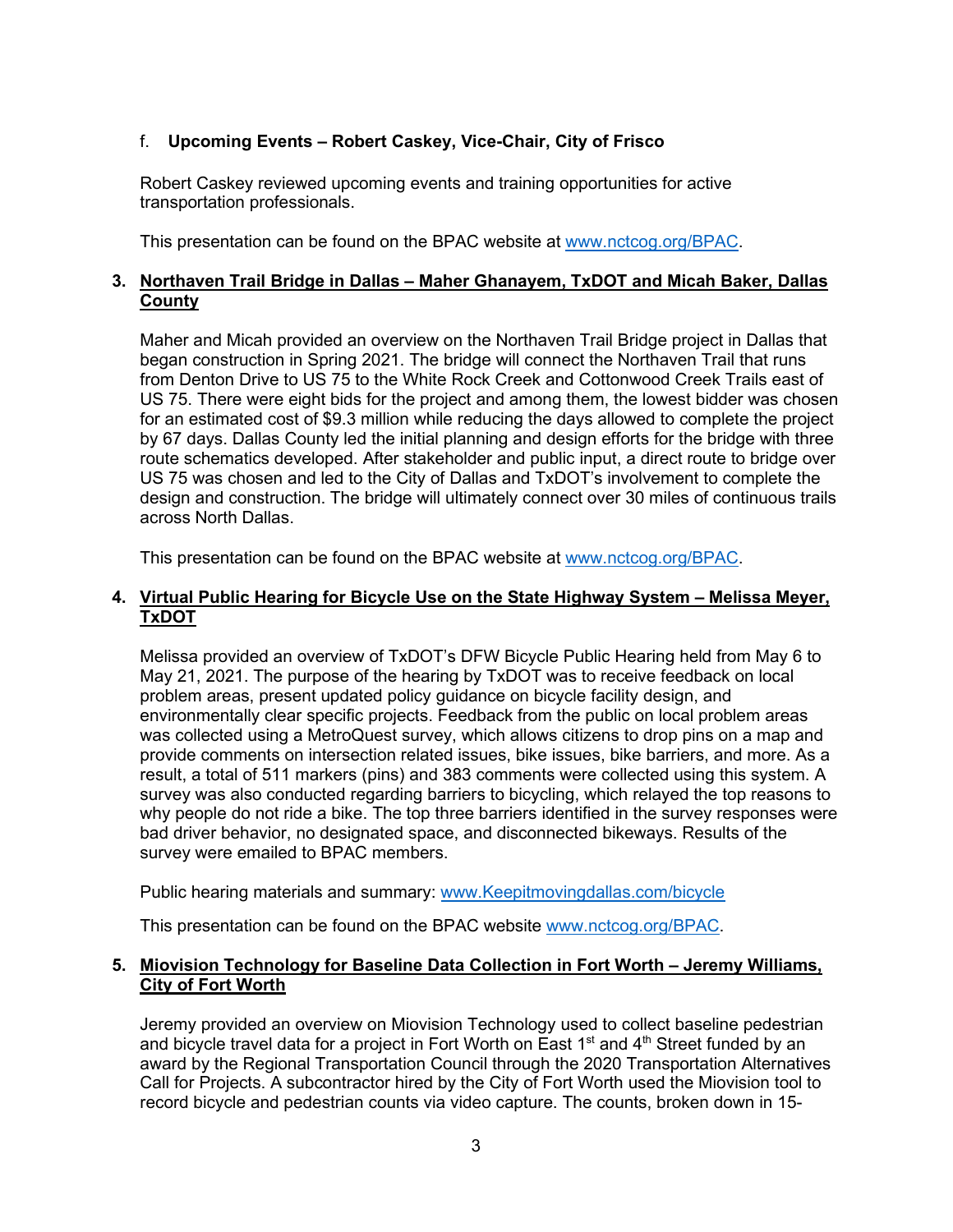minute intervals, and a map of the roadway were provided to the city as a result of the study. The TA project will construct separated bike lanes and install permanent bicycle count equipment. Before and after count data will highlight the impact the project has on bicycle trip/ridership in the corridor.

This presentation can be found on the BPAC website at [www.nctcog.org/BPAC.](http://www.nctcog.org/BPAC)

#### **6. NCTCOG Updates**

#### **a. Annual Updates to the Trails and Bikeways Geodatabase – Julie Anderson**

Julie provided an update about annual updates to the regional trails and bikeways database. All communities are asked to review existing data to ensure NCTCOG maps reflect the most up-to-date status and alignments of trails and on-street bikeways. An interactive map was created to streamline this process, incorporating the ability to draw lines and add comments associated with particular facility segments. Alternatively, maps or mark-ups can be submitted via email. All responses are requested to be returned no later than September 15.

Interactive Map to provide updates: **Annual Trails and Bikeways Update Interactive** [Map \(arcgis.com\)](https://nam12.safelinks.protection.outlook.com/?url=https%3A%2F%2Fnctcoggis.maps.arcgis.com%2Fapps%2FCrowdsourceReporter%2Findex.html%3Fappid%3Ddb0c88eff6a842c4bea2e87457bd580e&data=04%7C01%7CRKozub%40nctcog.org%7C4efe671a643146319d3a08d9673bfe5c%7C2f5e7ebc22b04fbe934caabddb4e29b1%7C0%7C0%7C637654329672267079%7CUnknown%7CTWFpbGZsb3d8eyJWIjoiMC4wLjAwMDAiLCJQIjoiV2luMzIiLCJBTiI6Ik1haWwiLCJXVCI6Mn0%3D%7C1000&sdata=n%2FKQ%2FY5HW9UYZ%2FdZ3wyk2OosL2j26I8Iiwvs3y3H8lo%3D&reserved=0)

Email questions or comments to Julie Anderson: [JAnderson@nctcog.org](file://NCTCOG.DST.TX.US/office$/programs$/Sustainable_Development/Bike%20&%20Pedestrian/BPAC/2021/8-18/Meeting%20Summary/JAnderson@nctcog.org)

This presentation can be found on the BPAC website at [www.nctcog.org/BPAC.](http://www.nctcog.org/BPAC)

### **b. Demand Zones for Walking and Bicycling Travel and Mobility 2045 Update – Julie Anderson**

Julie provided an update on the methodology being developed for identifying demand zones for walking and bicycling travel and their incorporation into the Mobility 2045 plan update expected to be completed and adopted in early 2022. Demand zones are geographic areas in the region with the highest propensity for walking and bicycling travel. The criteria used in the analysis is employment and population density, high density of short trips, low-income populations, zero car households, and areas of high vehicle congestion. These areas can help prioritize future investment of federal transportation funding for walking and bicycling infrastructure and can be used by local communities to identify areas of greatest need within their jurisdiction.

This presentation can be found on the BPAC website at [www.nctcog.org/BPAC.](http://www.nctcog.org/BPAC)

## **c. Regional Complete Streets Policy – Julie Anderson**

Julie provided an overview about Complete Streets Policy, which sets strategic direction for transportation planning by outlining how and who makes decisions about street design. Complete Streets, by definition, are streets that are designed and operated to enable safe access for all users. NCTCOG conducted a survey of local government representatives in June 2021 regarding their Complete Streets policies, and/or barriers for preparing a local policy. The primary response received found that most agencies have not considered developing a local Complete Streets policy. Currently the cities of Dallas, Fort Worth, Weatherford, and Terrell have adopted a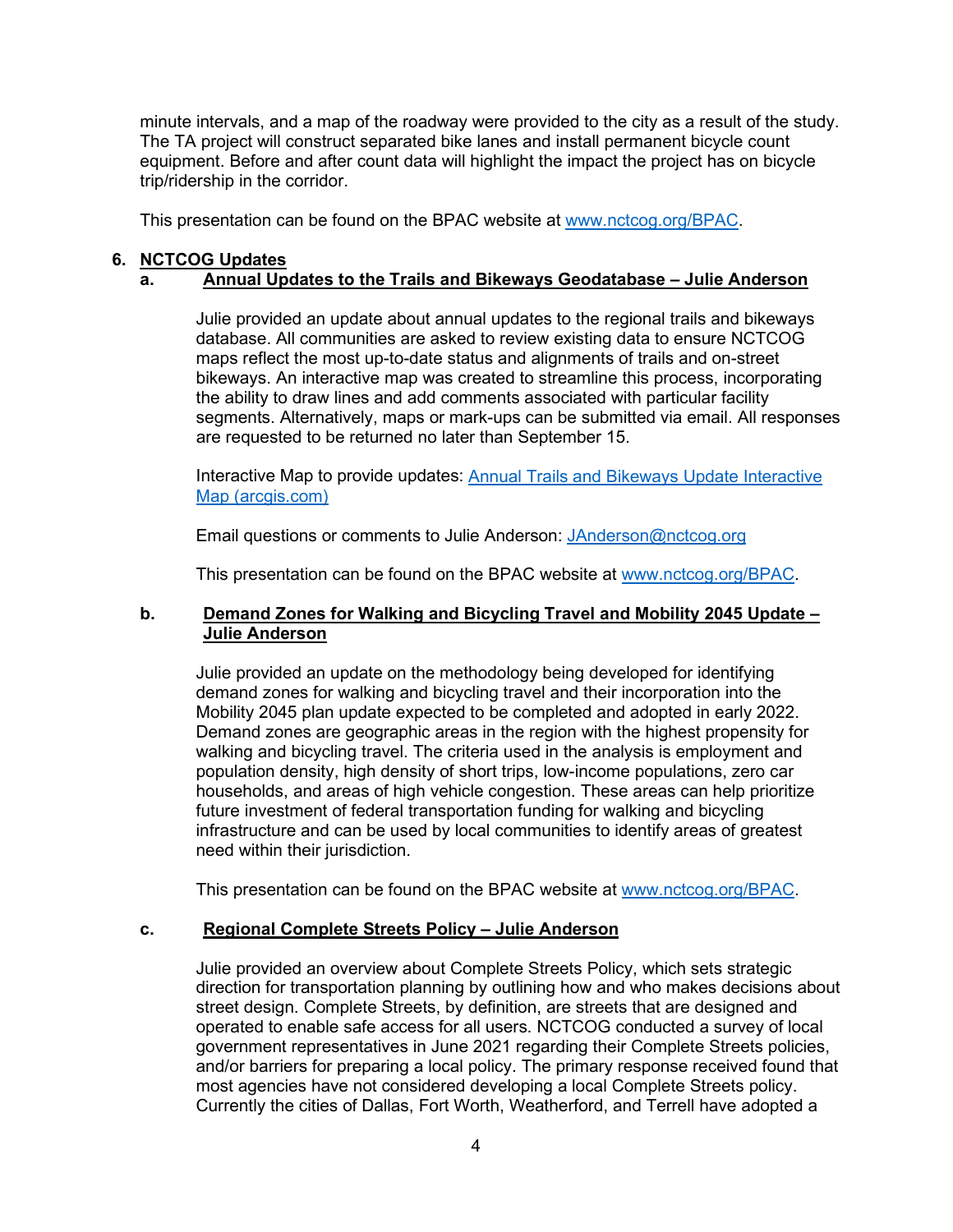local Complete Streets policy. However, it was encouraged that local communities consider a Complete Streets policy given the benefits of safety on roadways and ability to avoid costly retrofits. NCTCOG anticipates developing a regional Complete Streets resolution or policy to be reviewed by BPAC at the meeting on November 17, 2021.

Read more about Complete Streets policy here: [www.CompleteStreets.org](http://www.completestreets.org/)

This presentation can be found on the BPAC website at [www.nctcog.org/BPAC.](http://www.nctcog.org/BPAC)

#### **d. ADA Transition Plans (Poll) – Matt Fall**

Matt provided a brief overview on ADA Transition Plans and the difference between ADA compliant and non-ADA compliant streets. A poll was then conducted asking BPAC members and guests to provide feedback on whether their community/entity has completed an ADA Transition Plan in the past or plans to do so in the future.

This presentation can be found on the BPAC website at [www.nctcog.org/BPAC.](http://www.nctcog.org/BPAC)

#### **e. Monthly Trail User Count Data Update – Kevin Kokes**

Kevin provided an update on the trail usage data that is being actively collected. Trail usage continues to be up overall compared to prior to the outset of COVID-19. July 2021 registered a lower four percent increase.

This presentation can be found on the BPAC website at [www.nctcog.org/BPAC.](http://www.nctcog.org/BPAC)

## **f. Regional Single Occupancy Vehicle Trip Reduction Target Development Resolution – Kevin Kokes**

Kevin provided an overview on the Single-Occupancy Vehicle (SOV) Trip Reduction Target Resolution that was established by the Regional Transportation Council. The goal of the resolution is to reduce single-occupancy vehicle trips with a target reduction of 20 percent.

This presentation can be found on the BPAC website at [www.nctcog.org/BPAC.](http://www.nctcog.org/BPAC)

## **7. Other Business/ Open Discussion**

Kathy announced the date of BPAC's next scheduled meeting, to be held on November 17, 2021.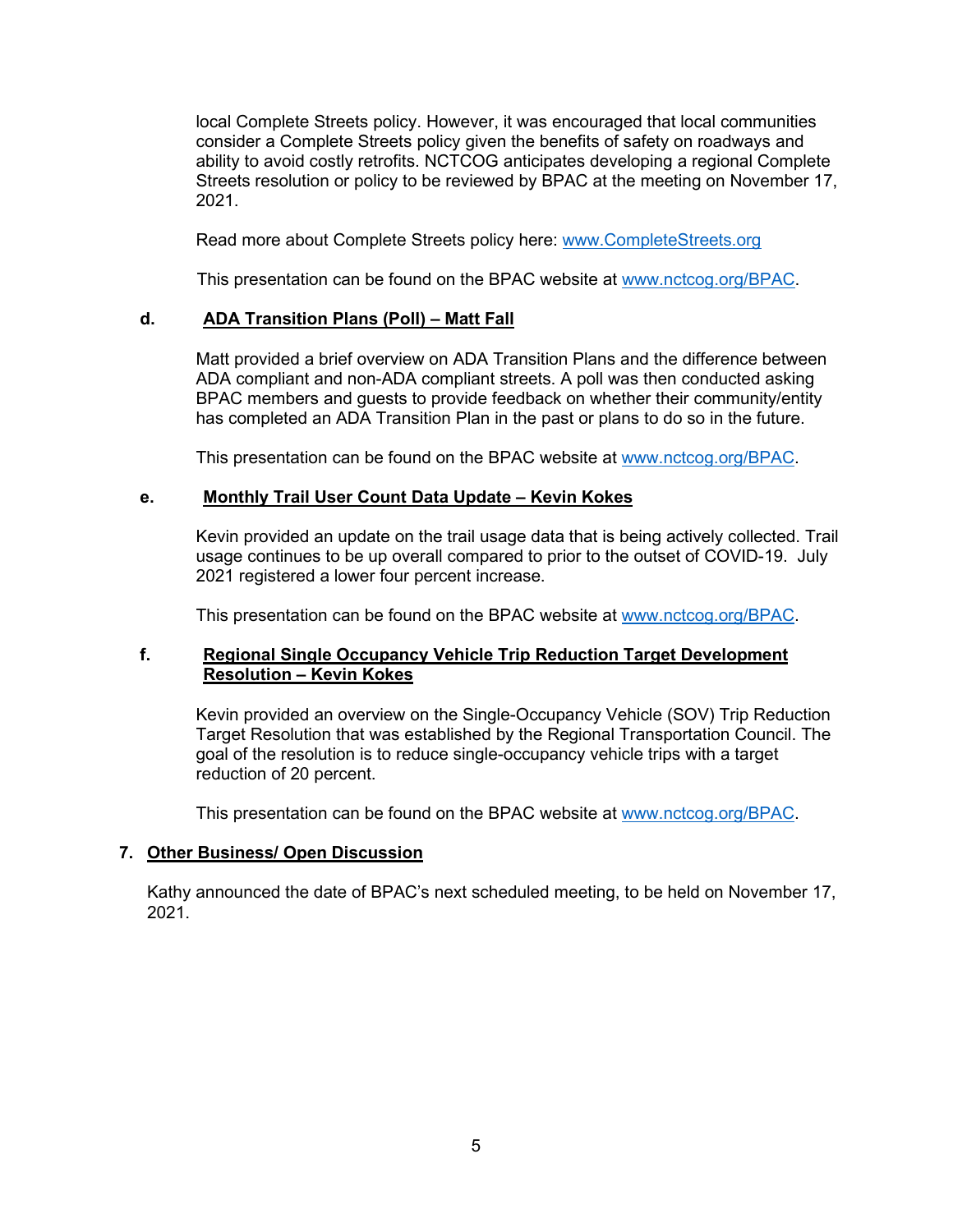| Krishan Patel           | City of Allen                 |
|-------------------------|-------------------------------|
| <b>Anthony Cisneros</b> | City of Arlington             |
| <b>Heather Houseman</b> | City of Burleson              |
| <b>Marcos Fernandez</b> | City of Carrollton            |
| Shawn Ray               | City of Cedar Hill            |
| Laura Melton            | City of Cleburne              |
| Ray Silva-Reyes         | City of Colleyville           |
| John Elias              | City of Coppell               |
| Jessica Scott           | City of Dallas                |
| Nathaniel D. George     | City of Denton                |
| Mitzi L. Davis          | <b>City of Farmers Branch</b> |
| Jeremy Williams         | City of Fort Worth            |
| <b>Robert Caskey</b>    | City of Frisco                |
| Josue De La Vega        | City of Garland               |
| <b>Brett Huntsman</b>   | <b>City of Grand Prairie</b>  |
| Kathy Nelson            | City of Grapevine             |
| Cody Owen               | City of Irving                |
| Cody Maberry            | City of Keller                |
| Stacie Anaya            | City of Lewisville            |
| Chris Ray               | City of Mansfield             |
| Robyn Root              | City of McKinney              |
| Wes McClure             | City of Mesquite              |
| Joe Pack                | City of North Richland Hills  |
| <b>Drew Brawner</b>     | City of Plano                 |
| Jessica Shutt           | City of Richardson            |
| Joel Hayes              | City of Rowlett               |
| Michelle McCullough     | City of Southlake             |
| Eve Morgan              | City of The Colony            |
| <b>Chad Marbut</b>      | City of Weatherford           |
| <b>Robert Diaz</b>      | City of Wylie                 |
| Komala Narra            | <b>Dallas County</b>          |
| Patricio Gallo          | <b>DART</b>                   |
| <b>Tim Palermo</b>      | <b>DCTA</b>                   |
| Janna Tidwell           | Town of Addison               |
| Kari Biddix             | Town of Flower Mound          |
| Jan Heady               | <b>TxDOT Dallas District</b>  |
| <b>Phillip Hays</b>     | <b>TxDOT Fort Worth</b>       |
| <b>Chad Davis</b>       | <b>Wise County</b>            |

# **Members in Attendance at the August 18, 2021, BPAC meeting:**